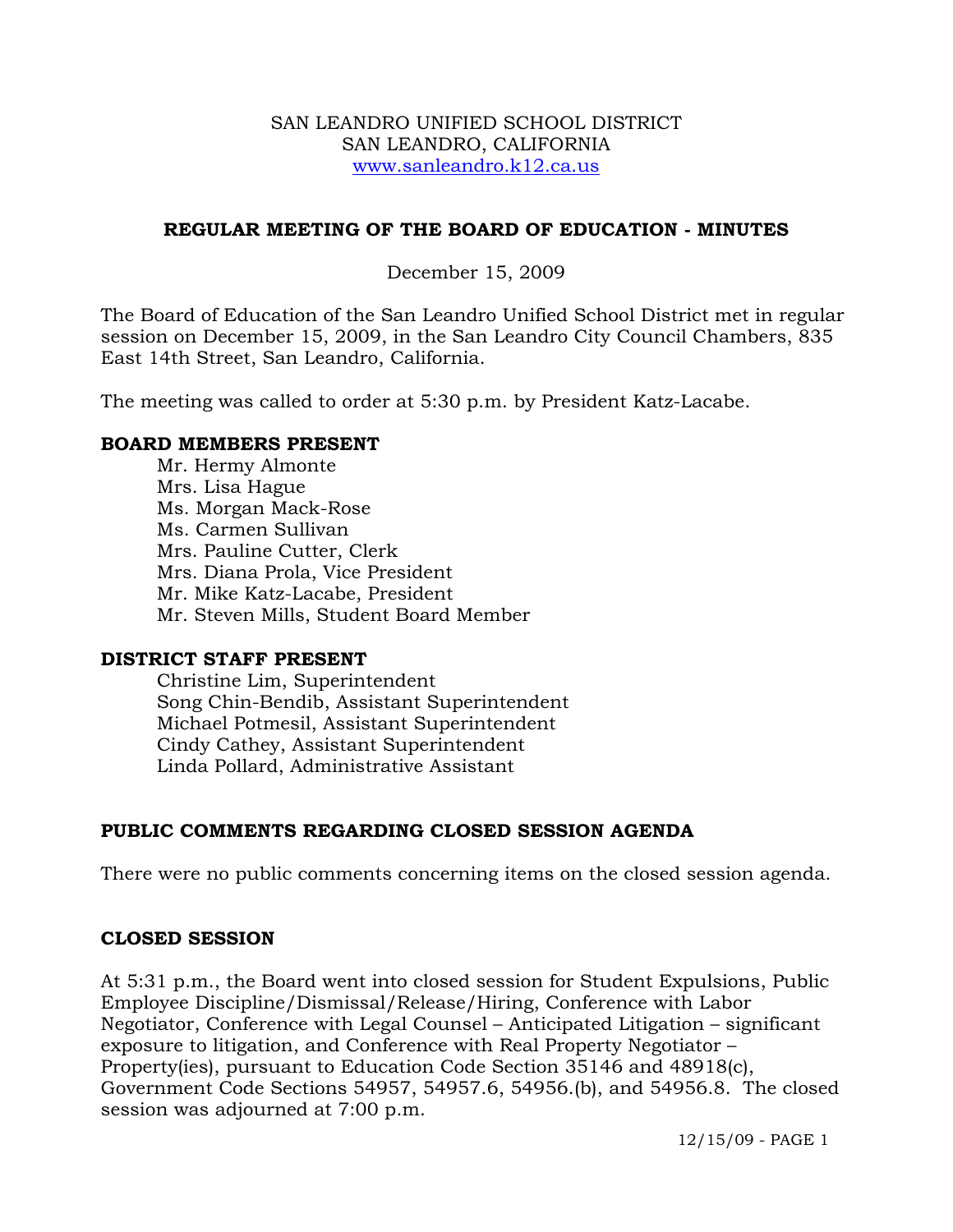The Board returned to open session at 7:04 p.m. with the Pledge of Allegiance to the Flag. President Katz-Lacabe said the Board had been in closed session where no action was taken.

## **APPROVAL OF AGENDA**

Trustee Cutter requested that the Reorganization of the Board be moved to the end of the meeting, due to the logistics of moving name plates and such.

On a motion made by Trustee Cutter and seconded by Trustee Mack-Rose, the Board approved the agenda, as amended, for the regular meeting of December 15, 2009, by 7-0 vote.

**REPORTS** Parks & Recreation Commission Report: Juan Manuel Martinez, San Leandro Unified School District representative reported that the Commission sponsored two public workshops on November 7 and November 10 designed to obtain information regarding park and facility improvements and receive public input on how the funds received from the Measure WW, the Regional Open Space, Wildlife, Shoreline and Parks Extension Bond, and the Park Development Fee funds might best be used.

> Mr. Martinez reported that input received from the community indicated that safety was a top priority, focusing particularly on repairing and asphalting the walkways at all of the parks.

Mr. Martinez shared a summary of the information received from those community members who participated, and asked that copies of a PowerPoint presentation focusing on the improvement projects be distributed to each Board member.

Trustee Cutter thanked him for representing the schools at those workshop, resulting in a fairer distribution of the money to those areas that are used by our students and community.

#### **PRESENTATIONS**

\* The Superintendent and Board of Education presented Certificates of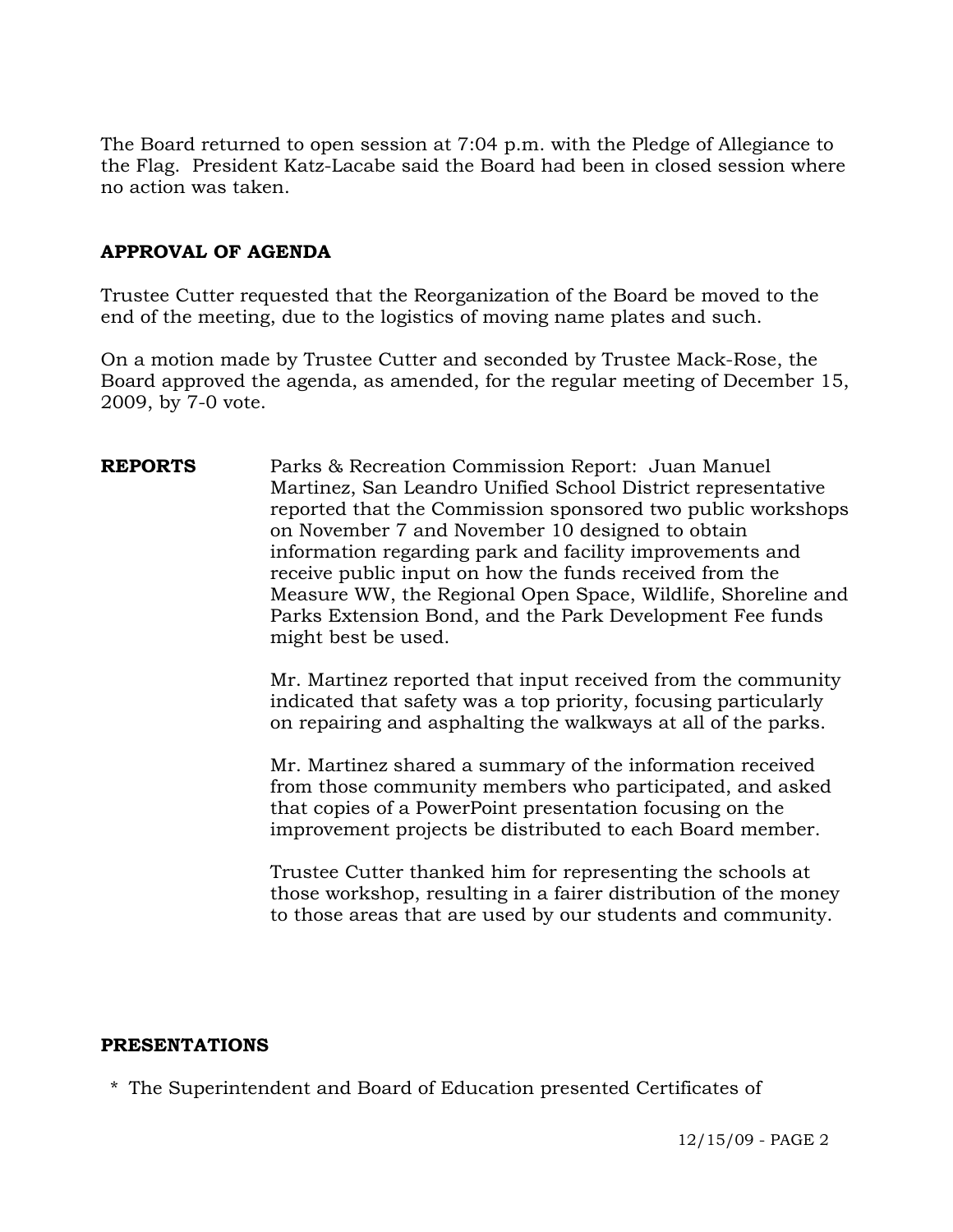Commendation for Energy Recovery, Inc. (ERI), Davis Street Family Resource Center Executive Director Rose Padilla Johnson, and her staff, San Leandro Unified School District nurses Sue Blevins and Maureen Shapiro, and Student Services Director Sheila Lawrence and her staff in their outstanding efforts to administer HINI vaccines to our students during the month of November.

 ERI is a small business that has been in San Leandro for the past 10 years. The company designed innovative technology that dramatically reduces the energy required for seawater desalination, which is currently helping 25 million people around the world access drinkable water.

 Each year their President and CEO G. G. Pique challenges his staff to give back to the community in some way. This year, ERI decided that because of the potential impact the H1N1 flu could have on the uninsured and high risk children of San Leandro, the company should give back by offering to provide the H1N1 vaccination to our students.

 As a result, ERI provided unlimited funding to hire private nurses to administer the H1N1 vaccine during the various clinics which began on October 28, 2009. We received 2500 doses of the vaccine from the Alameda County Public Health Department and with the assistance of Rose Johnson and the Davis Street Family Resource Center staff, administered all of the vaccine during the month of November. Audrey Bold, Marketing Director for ERI, ensured that each clinic was wellstocked with all needed documents, equipment, and staff which allowed our Student Services Department, under the leadership of Director Sheila Lawrence, and our School Nurses Sue Blevins, and Maureen Shapiro to run smooth, efficient clinics throughout the district.

## **PUBLIC TESTIMONY ON NON-AGENDA ITEMS**

- Mark Hamilton, San Leandro Teachers' Association, urged the Board to keep cuts away from programs and services that impact our students.
- Leticia O'Hara, District teacher at Jefferson Elementary School and Vice President of the San Leandro Teachers' Association reminded the Board of the importance of smaller class sizes and maintaining District class size as a priority, adding that studies have shown that maintaining class-size reduction at the current levels will better meet the needs of our children and society as a whole, adding that if anyone was interested in more detailed information, they could visit [www.reduceclasssizenow.org.](http://www.reduceclasssizenow.org/)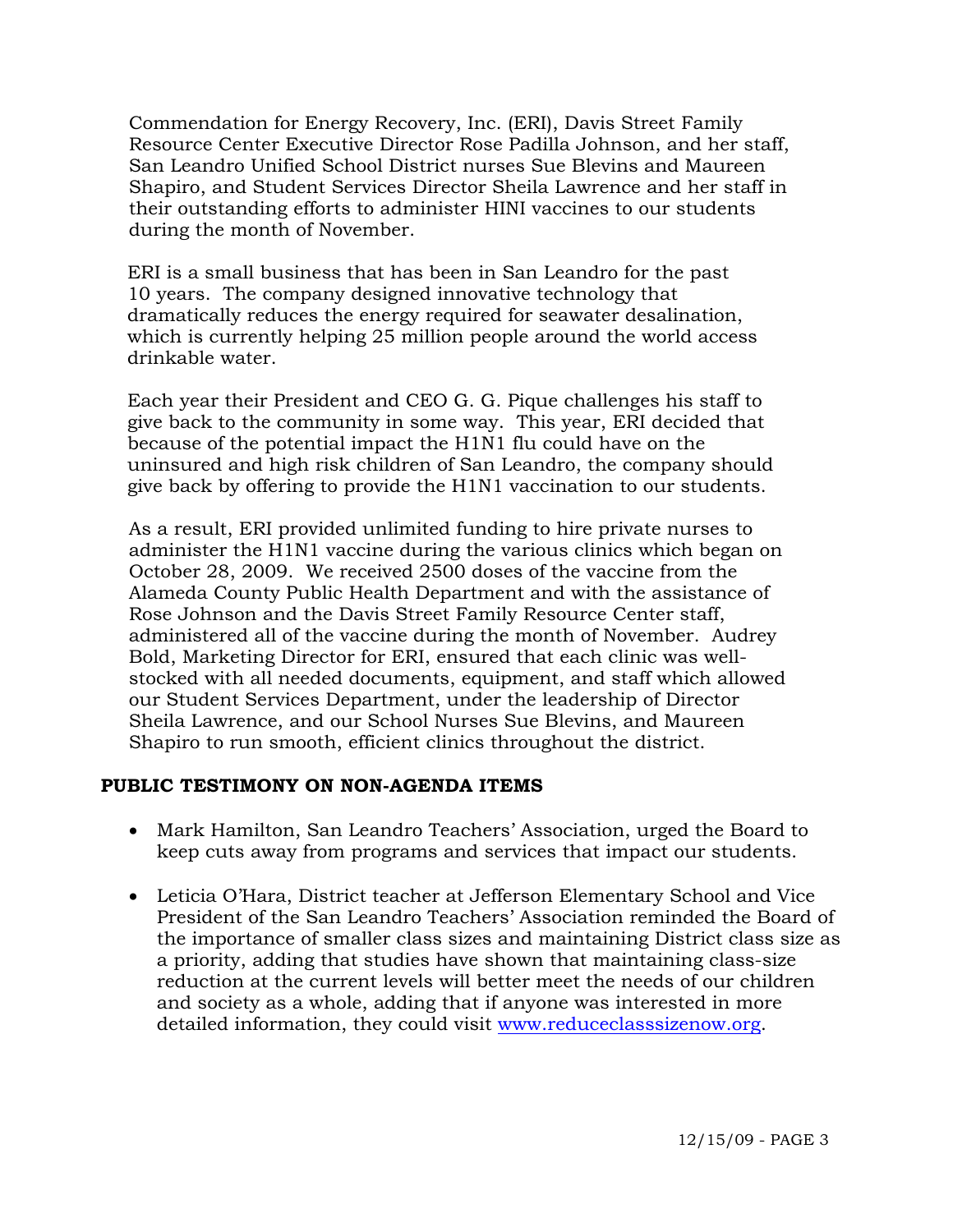- Cameron Beatty, Bilingual teacher at Jefferson Elementary School, addressed the Board on the student/teacher ratio, urging the Board to maintain class-size reduction.
- Carol Delton, District speech language specialist and San Leandro Teachers' Association member, addressed the Board regarding the "erosion of trust", urging the Board to keep the class-size at 24:1 and value and support our elementary specialists who provide the multi disciplinary instruction to our diverse learners.
- Trina Dumas, District parent, addressed the Board regarding the naming of the 9th Grade Campus, urging the Board to not name it after a person but as an extension of San Leandro High School. She also addressed what she sees as a breakdown of communication among the teachers, parents, the Board, and District, adding that everyone should be working together. Ms. Dumas also voiced her frustration with the lack of transparency (in comparison to last year) demonstrated by the Board.

# **REPORTS**

- 1) Correspondence Clerk Cutter reported receipts of the following emails from December 1 to December 11, 2009: From Mary Beth Barloga regarding advocating new leadership in District with emphasis on all staff participation in decision making; from Michele Minsuk regarding Uniform Policy at McKinley; from Kathryn Pearson regarding advocating for Freshman Campus, political name; from Marian McSweeney regarding the message "Don't name the campus after a person"; and from Janita Lopez regarding invitation to Wilson's Breakfast Fundraiser.
- 2) Student Board Member Report Student Board member Steven Mills updated the Board on activities at San Leandro High School: The Marking class and DECA are hosting The Holiday Fair where students can purchase items for family and friends. Holiday games and activities are being planned. Intramural basketball games are being planned and volleyball games were a success. The "Toys for Tot" drive is underway. Staff is using the Teleparent system to ask parents for donations.
- 3) Union Representative Reports
	- Jon Sherr, President of the San Leandro Teachers' Association (SLTA) distributed the results of the SLTA Staff Development Survey, noting that approximately two hundred surveys were returned. He urged the Board to listen to the parents and community and maintain programs for our students, class-size reduction, specialists, and keep cuts as far away from the classroom as possible.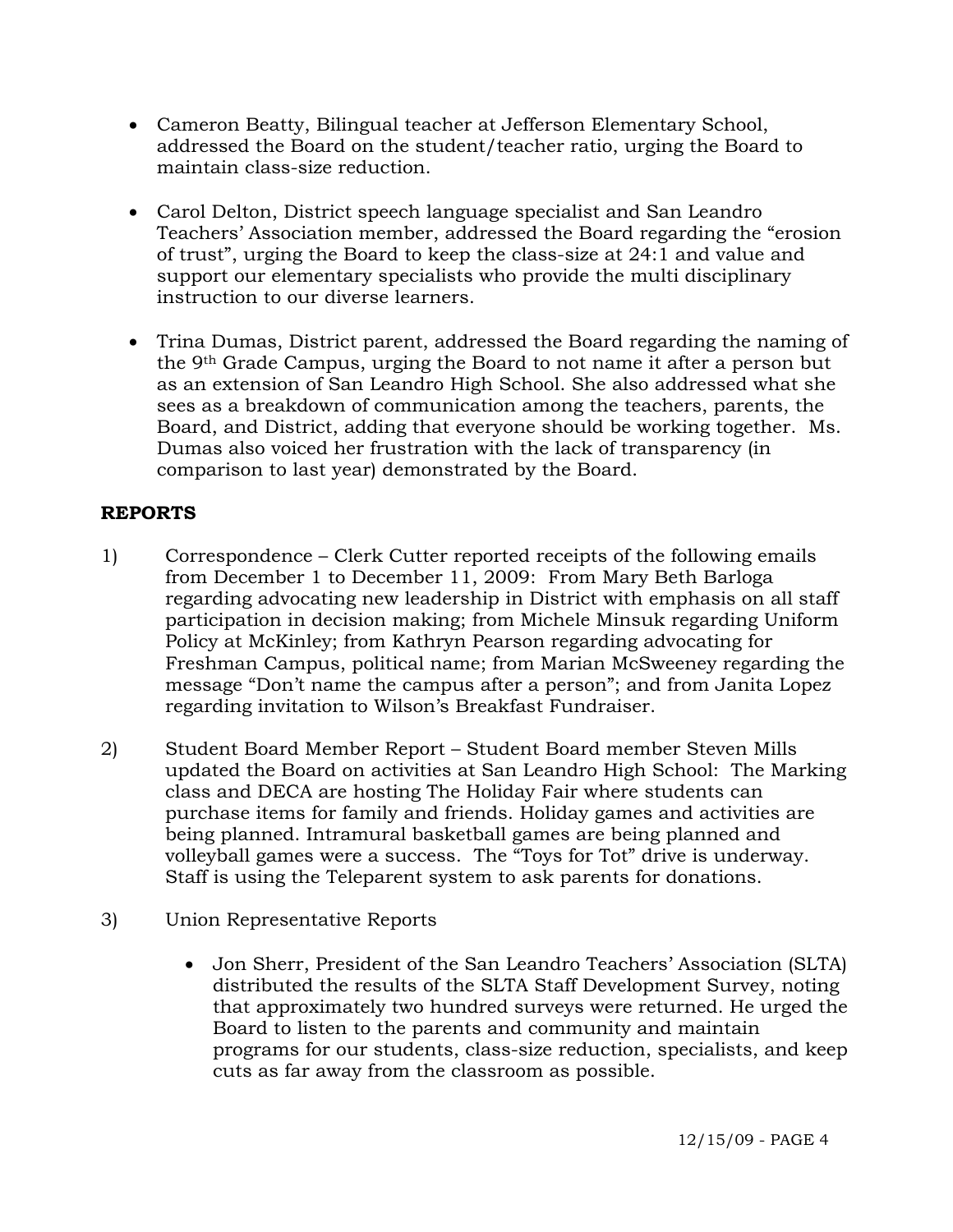4) Superintendent's Report – Superintendent Lim announced that tomorrow afternoon, December 16 at 3:45 p.m., will be a Measure B "Topping Off" tradition at the San Leandro High School Arts Education Center. It is hoped that dignitaries will be there to speak and high school students will perform.

The Board received a copy of the District Assistance Survey (DAS), reminding the Board that they are encouraged to complete this survey and return it to Assistant Superintendent Cindy Cathey as soon as possible. Ms. Cathey needs it before winter break.

# 5) Board Committee Reports

- Finance Trustee Prola reported that the committee met on December 7 and reviewed the final draft of the Timeline for Budget Planning for fiscal years 2009-10, 2010-11 and 2010-12; 2009-10 First Interim Report which includes fiscal years 2010-11 and 2010-12. They discussed and reviewed refinancing of variable rate Certificate of Participation (COP), noting that the committee is recommending the 7 year fixed rate lease, which they found to be the most stable, with its fixed rate of interest and affordable repayments. All of these items are being brought forward to the Board for consideration tonight. The committee also received a draft of projected staffing and furniture cost for the opening of the 9th Grade Campus in September 2010. The committee also compiled information for the Board as they begin developing budget cuts in the new year.
- 6) Board Representatives' Reports
	- Eden Area Regional Occupational Program Trustee Almonte reported that the council met on December 8 and approved the First Interim Budget Report 2009-2010. In addition, Mr. Almonte commented that ROP continues to meet and exceed AB1200 requirements.

## **ACTION ITEM**

General Services

## 1.1-A Selection the Name of the  $9th$  Grade Campus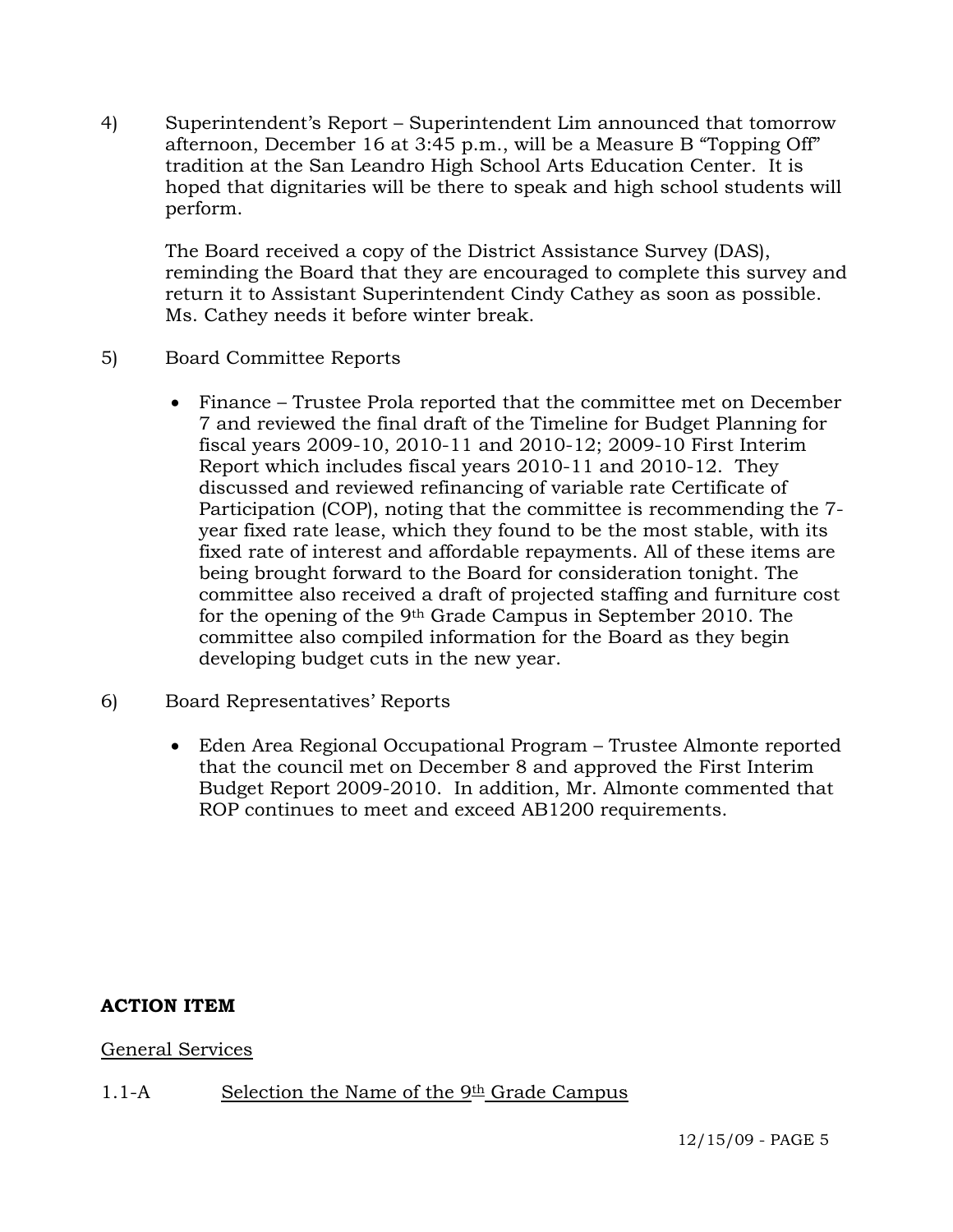The Board invited public comment regarding the naming of the 9th Grade Campus.

## **PUBLIC COMMENT**

- Ray Keden, San Leandro Lions Club, spoke in support of naming the 9th grade campus after Fred Korematsu, citing the many important contributions he made to the community and the nation.
- Leroy Smith, San Leandro Lions Club, spoke in support of naming the 9th grade campus after Fred Korematsu, stating that it is fitting and proper because Mr. Korematsu will continue to inspire many generations to come to, "not only to give, but also to stand up for your rights as United States citizens".
- Stephen Cassidy, addressed the Board in support of naming the 9th Grade campus after Fred Korematsu, stating that there is no other name that will inspire students of today and tomorrow to be active members of our community, to be engaged citizens, to participate in our democracy and to cherish and stand up for their civil rights when challenged; and has a nexus to San Leandro.

President Katz-Lacabe read the list of eleven names brought forward from the December 1 Board meeting for consideration in order of preference: Fred Korematu, Freshman, Luster Knight, Cesar Chavez, Faith Frazier, Dan Niemi, Barack Obama, Future, Al Gore, International, and Bill Lockyer.

The Board identified the following seven semi-finalists through a forced ranking process: Fred Korematu, Freshman, Luster Knight, Cesar Chavez, Faith Frazier, Dan Niemi, and Barack Obama. The Board continued in this same manner, leaving Fred Korematsu, and Freshman as the top two.

At this time, a suggestion was made to combine both Fred Korematsu and Freshman campus. A motion was then made by Trustee Prola to name the campus, "San Leandro High School, Fred Korematsu Freshman Campus."

A discussion ensued, raising concerns such as the length of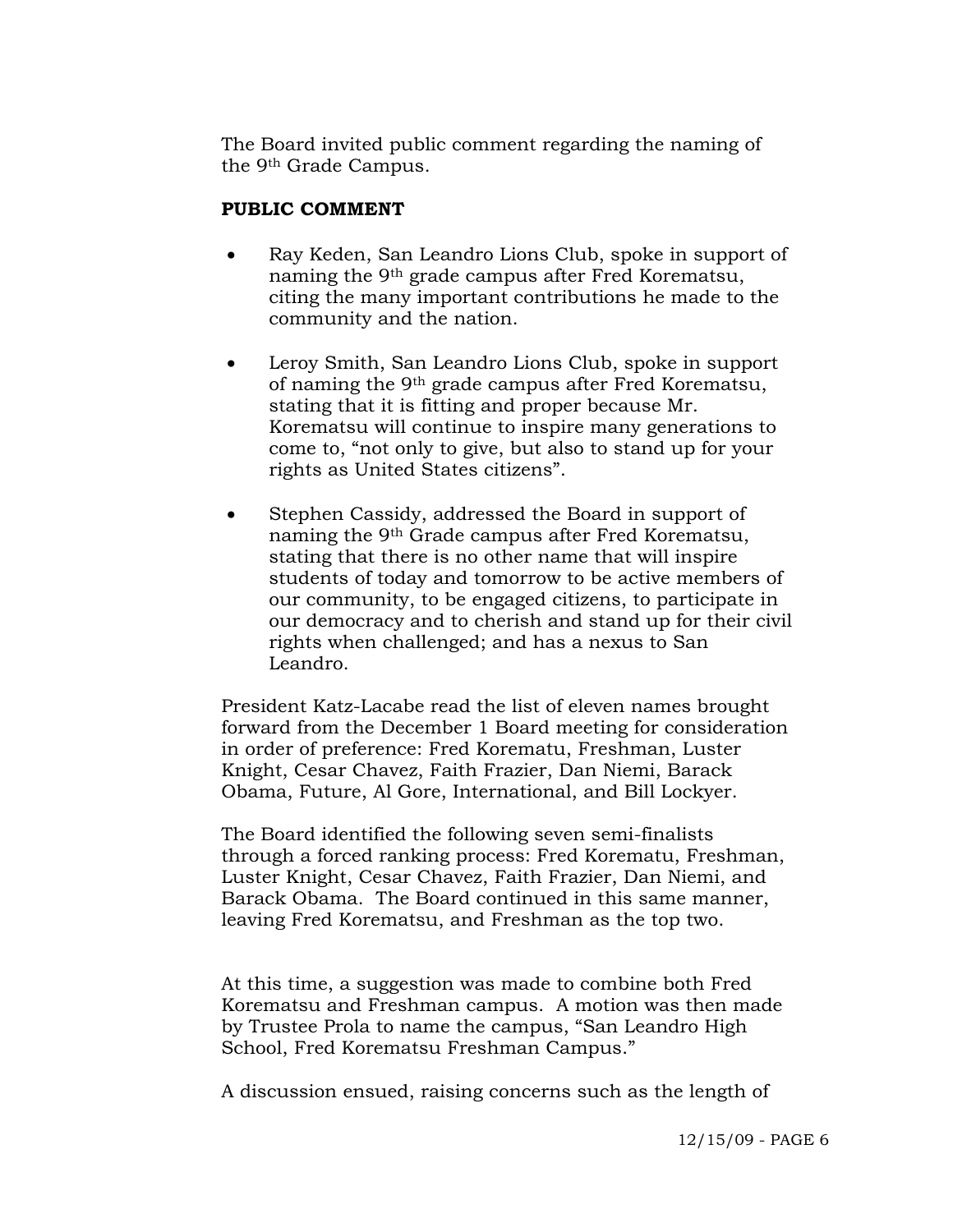the name, possible acronyms, and whether the campus would remain a freshman campus. Trustee Katz-Lacabe suggested that any reference to 9th grade i.e. freshman be removed from the name. Trustee Sullivan also noted that should the Board select Fred Korematsu as the name, students attending that facility need to be educated on his life and accomplishments with regards to civil rights.

Trustee Katz-Lacabe offered a substitute motion to name the campus, "San Leandro High School Korematsu Campus."

Following further discussion, Trustee Prola withdrew the original motion, and Trustee Katz-Lacabe modified his motion to include Mr. Korematsu's first name (Fred).

On a motion made by Trustee Katz-Lacabe and seconded by Trustee Mack-Rose, the Board selected "San Leandro High School Fred Korematsu Campus" as the name of the 9th Grade Campus by a 7-0 vote.

Following the vote, Mr. Korematsu's daughter, Karen, on behalf of her family, thanked the Board for honoring her father. She introduced her eighty-eight year old mother, Kathryn, who was married to her father for 58½ years, and is still living in the home the Korematsu's purchased in 1986 in the unincorporated area of San Leandro.

Ms. Korematsu hoped that her father's story would be an inspiration to the high school students and encourage them to get involved in the community and learn the lessons of history because "if we don't learn the lessons of history, we are doomed to repeat them and that's why education is so important".

## **CONSENT ITEMS**

#### General Services

- 1.2-C Approval of Board Minutes November 23, 2009
- 1.3-C Resolution #09-62 To Encourage Local Education Agencies to Participate in the 2010 Decennial Census in Schools Week

#### Human Resources

2.1-C Acceptance of Personnel Report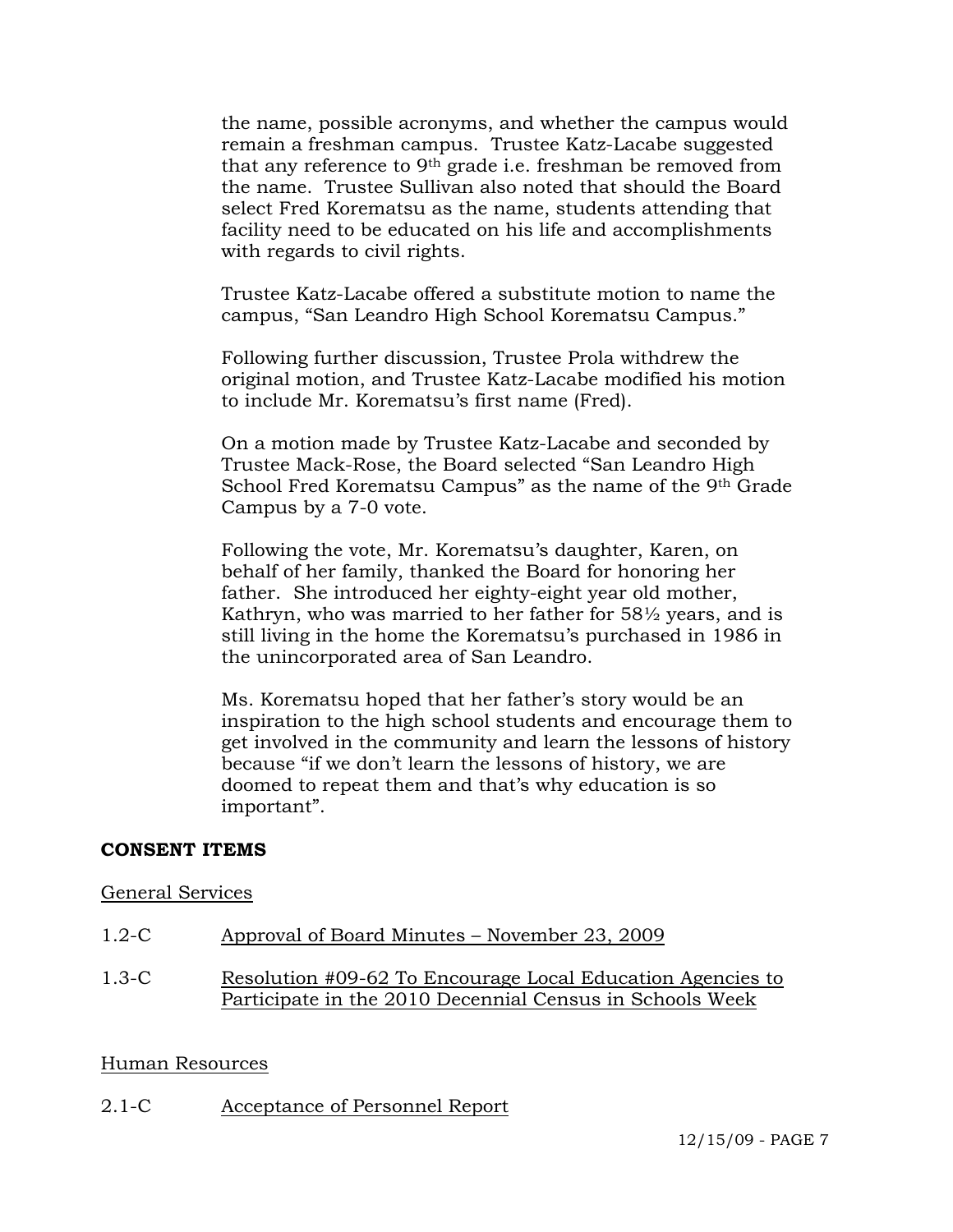Superintendent Lim provided the following clarification regarding the Certificated Personnel Report noting that on page 19 under New Hire, the Interim Director of Student Support Services position was a substitute position and didn't need to be on the personnel report.

2.2-C Renewal of Student Teaching Agreements

## Educational Services

- 3.1-C Acceptance of Donations
- 3.3-C Proposed Stipulated Expulsion Order for Student E08-09/10
- 3.5-C Recommendation for Continuation of Expulsion Order for students E48-05/06 and E06-08/09 Who have Left the San Leandro Unified School District and we are Unable to Verify Success of his/her Expulsion Order
- 3.7-C Memorandum of Understanding between San Leandro Unified School District and Destiny Arts Center for the 2009-2010 After School Program at Lincoln High School
- 3.8-C Memorandum of Understanding between San Leandro Unified School District and Community Bridge Video for the 2009-2010 After School Program at Lincoln High School

## Business Operations

- 4.1-C Ratification of Payroll for November 2009
- 4.2-C Approval of Bill Warrants

On a motion made by Trustee Mack-Rose and seconded by Trustee Sullivan, the Board approved the remaining consent items by a 7-0 vote.

## General Services

1.1-C Approval of Board Minutes – November 5, 2009

Trustee Mack-Rose noted that she left the meeting before it adjourned, so that the vote at the end of the meeting needs to reflect that.

On a motion made by Trustee Mack-Rose and seconded by Trustee Sullivan the Board approved the minutes from the November 5,

12/15/09 - PAGE 8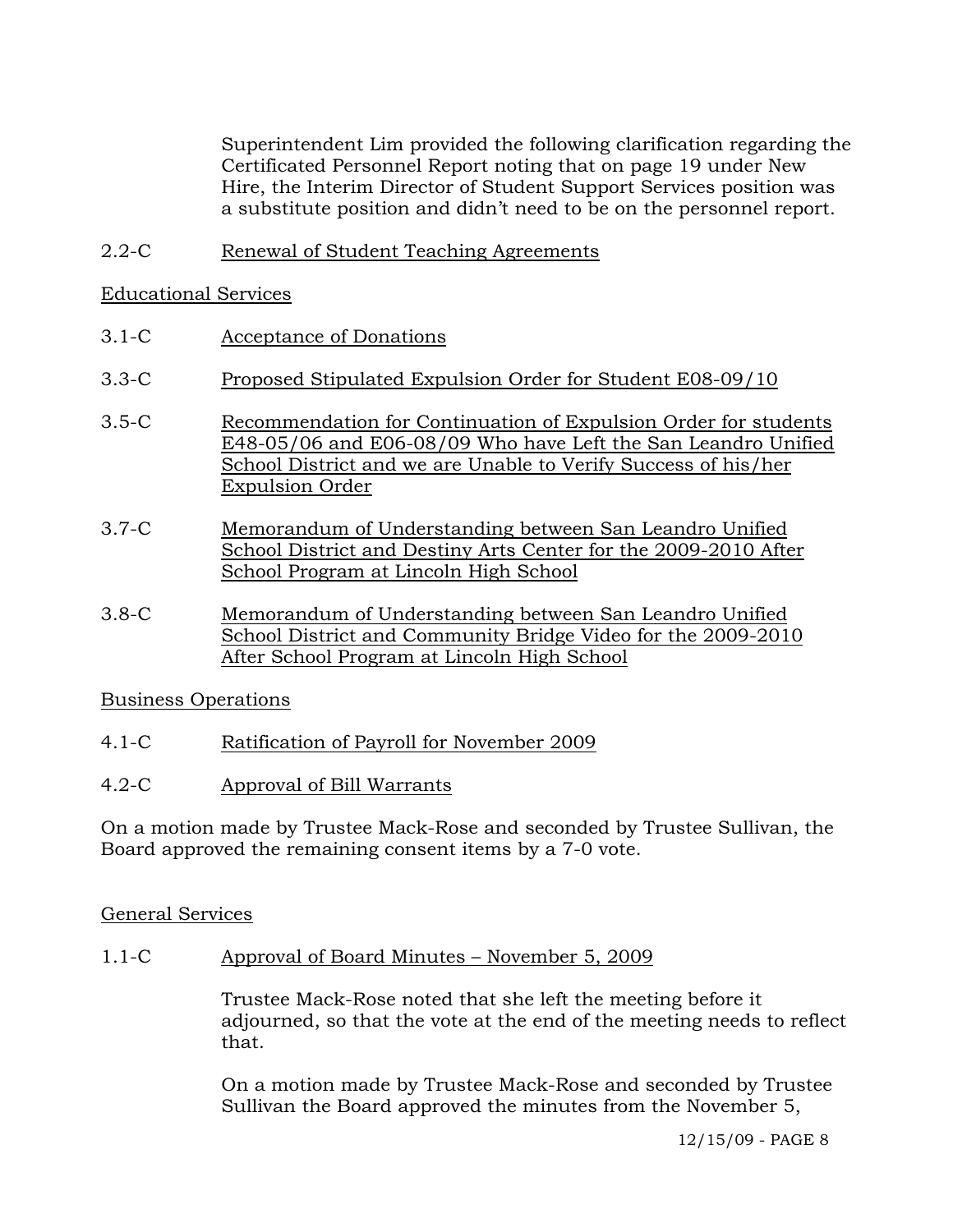2009, Special Board meeting, as amended, by a 7-0 vote.

#### Educational Services

#### 3.2-C Non-Public School Contracts

Trustee Prola asked for clarification regarding possible placement duplication for the same student.

On a motion made by Trustee Prola and seconded by Trustee Mack-Rose the Board tabled this item until staff provides the clarification requested, by a 7-0 vote.

#### 3.4-C Recommendation for Readmission from Expulsion for student 16-07/08

Trustee Hague asked if this item was time sensitive, or could it be tabled until the first meeting in January as the Board was unable to discuss it in closed session.

Assistant Superintendent Cindy Cathey was not familiar with the specifics of this case; however, felt that it could probably wait until the January 12 Board meeting.

On a motion made by Trustee Hague and seconded by Trustee Prola, the Board tabled the Recommendation for Readmission from Expulsion for student 16-07/08 by a 7-0 vote.

#### 3.6-C Resolution #09-63 Native American Day

Trustee Cutter questioned the relevance of Columbus Day to this resolution, as Native American Day was not replacing Columbus Day. She requested that, *"Whereas, the celebration of Columbus Day is held in many school districts, cities, and state, but rarely are the sufferings and/or accomplishments of Native American recognized, as related to Columbus' "discovery" of America,"* be removed from the Resolution.

On a motion made by Trustee Cutter and seconded by Trustee Prola, the Board adopted Resolution #09-63 Native American Day, as amended, by a 7-0 vote.

#### Business Operations

## 4.3-C Four Server Replacements for VoIP Phone and Aeries Systems

Responding to Trustee Almonte's question regarding the bidding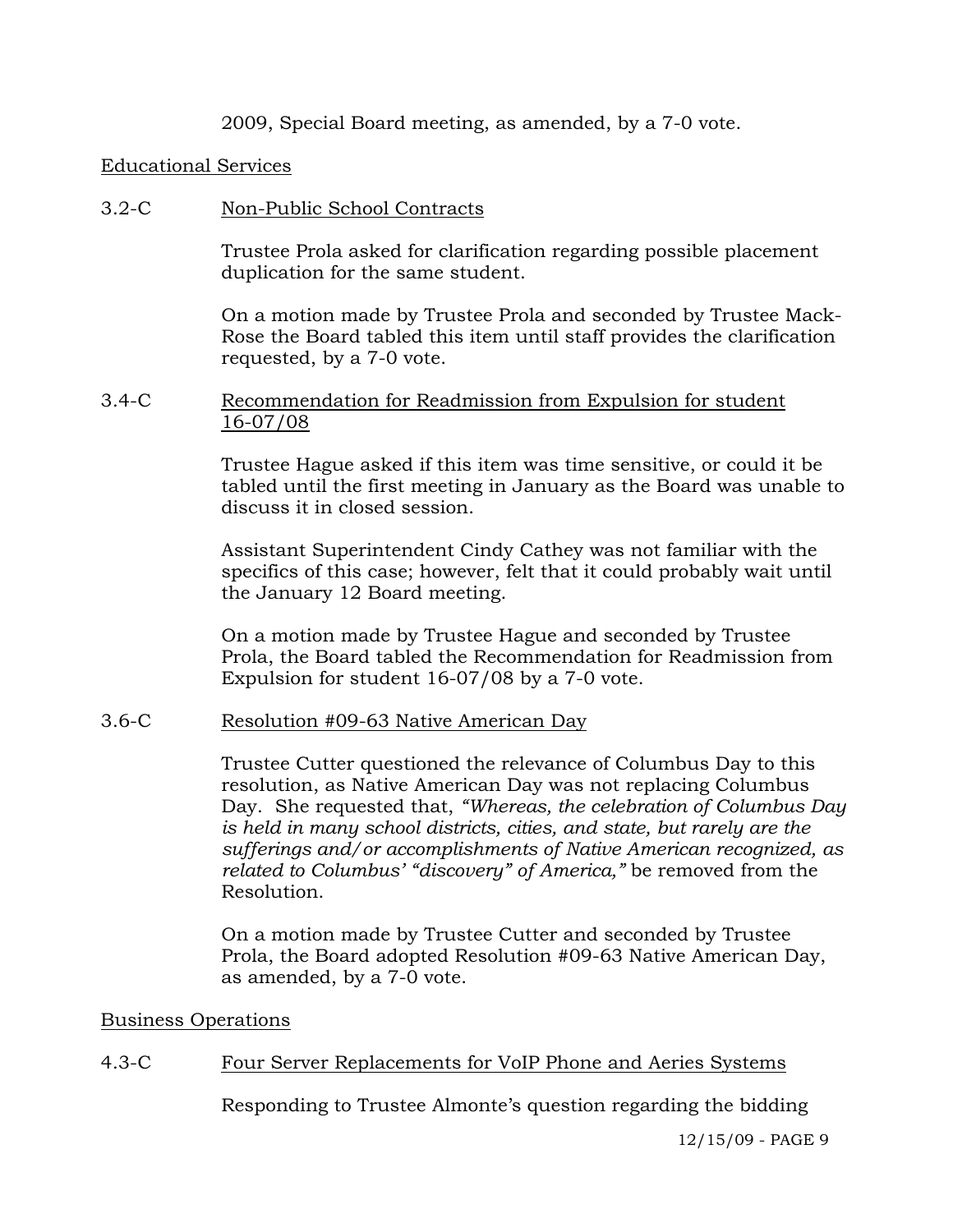protocol, Assistant Superintendent Chin-Bendib clarified that the total cost was below the bid amount; however, the District did request two quotes, and AMS.Net was selected because the company performed the District's initial VoIP installation, and was familiar with the components of the phone system.

On a motion made by Trustee Almonte and seconded by Trustee Sullivan, the Board approved AMS.net and Mainline to supply the equipment and the implementation required to replace three servers for the VoIP Phone system and one servicer for the Aeries Structured Query Language (SQL).

## **PRESENTATIONS**

In 1997, the District issued Certificate of Participations (COPs) to finance the purchase and placement of 29 modular classrooms to accommodate the Class Size Reduction (CSR) program. The COPs are variable rate with the all-in interest cost for the COPs averaging 2.6% per annum over the past ten years. Variable rate COPs are complex financings that result in low overall costs, but involve several participants to make it happen. One of the participants is a bank that provides a "Letter of Credit" (LOC). After 12 years of providing the LOC, the Bank of Nova Scotia has decided to exit the school district LOC business. The District has several options to refinance the COPs. A direction from the Board is requested to proceed with the refinancing.

 Ruth Alahydoian from KNN Public Finance presented to the Board the various options available to refinance the existing variable rate COPs:

- Option 1: A fixed rate lease
- Option 2: Hyprid of fixed and variable, with the rate fixed for five years, then reset to a new fixed rate for the remaining term; the rest is based on a predetermined index rate
- Option 3: New variable rate COP with a new letter of credit (LOC) provider

 It was explained that the Finance Committee was recommending Option 1: Fixed Rate Lease with a 7-year repayment term with Capital One Public Funding.

 In addition, Ms. Alahydoian noted that because COPs is considered "non-voter approved debt" and is therefore subject to review by the County Office of Education (COE), the COE has been notified and the District will provide the necessary information and return in January with the final, official documents for the Board's approval. The refinancing will be completed by the beginning of February 2010.

## **CONFERENCE**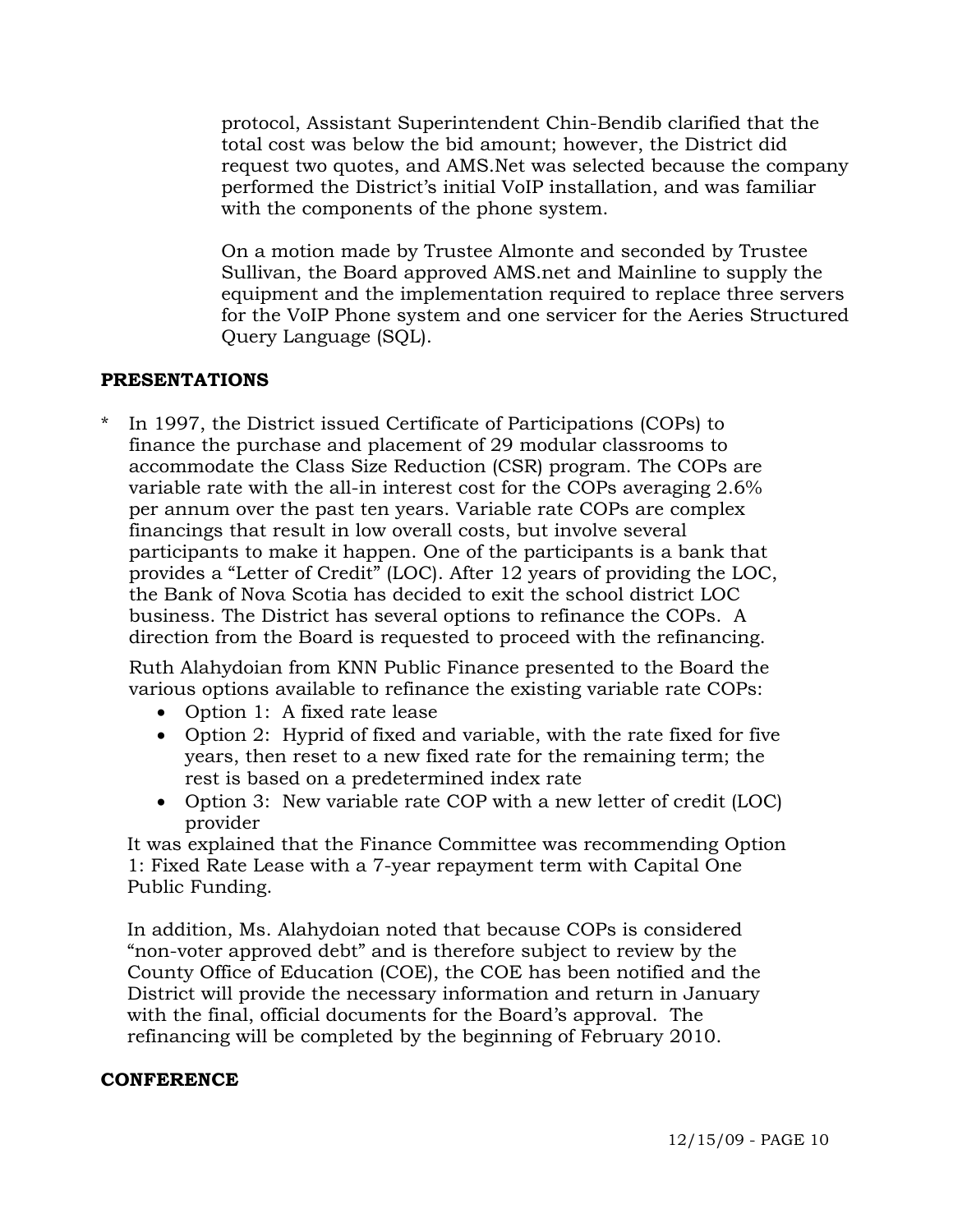#### Business Operations

4.1-CF Refinancing of Existing Variable Rate Certificates of Participation "COPs" to Fixed Rate Option

> The Board discussed the Board's direction to staff for the refinancing of existing variable rate Certificates of Participation "COPs" to Fixed Rate Option.

Responding to Trustee Mack-Rose, Assistant Superintendent Song Chin-Bendib indicated that payments would come from Fund 25 "Developer Fees", adding, that as part of Resolution #09-61 Annual Accounting for School Facilities Fees for Fiscal Year 2008-09 (Developers Fees) and per Government Code Section 66001(d)(1)-(4), A:

*"With respect to only that portion of the Fund remaining unexpended at the end of the 2008-2009 Fiscal Year, the purpose of the fees is to finance the construction or reconstruction of school facilities necessary to reduce overcrowding caused by the development on which the fees were levied, which facilities are more specifically indentified as follows: "PAY CERTIFICATE OF PARTICIPATIOIN/RENTALS OF PORTABLES – DISTRICTWIDE."*

Another point of clarification raised by Trustee Mack-Rose focused on the advantage to paying the debt off in seven years rather than ten. Given the financial situation, Trustee Mack-Rose would like to see the Board consider Option 2, with a fixed rate for five years, then reset a new fixed rate for the remaining term, adding that taking a little more risk would provide maximum flexibility for the District.

Members of the Finance Committee further clarified that in light of the tumultuous financial market nowadays, Option 1 provided stability in the interest rate, the annual increase in cost from the existing variable COP is very minimal and the difference in cost from the other two options is negligible.

On a motion made by Trustee Prola and seconded by Trustee Sullivan, the Board approved the Refinancing of Existing Variable Rate Certificates of Participation "COPs" to Fixed Rate Option as presented by a 6-1 vote. Trustee Mack-Rose voting no.

4.2-CF Resolution #09-61 Annual Accounting for School Facilities Fees (Developer Fees) for the Fiscal Year 2008-09

> On a motion made by Trustee Mack-Rose and seconded by Trustee Sullivan, the Board adopted Resolution #09-61 Annual Accounting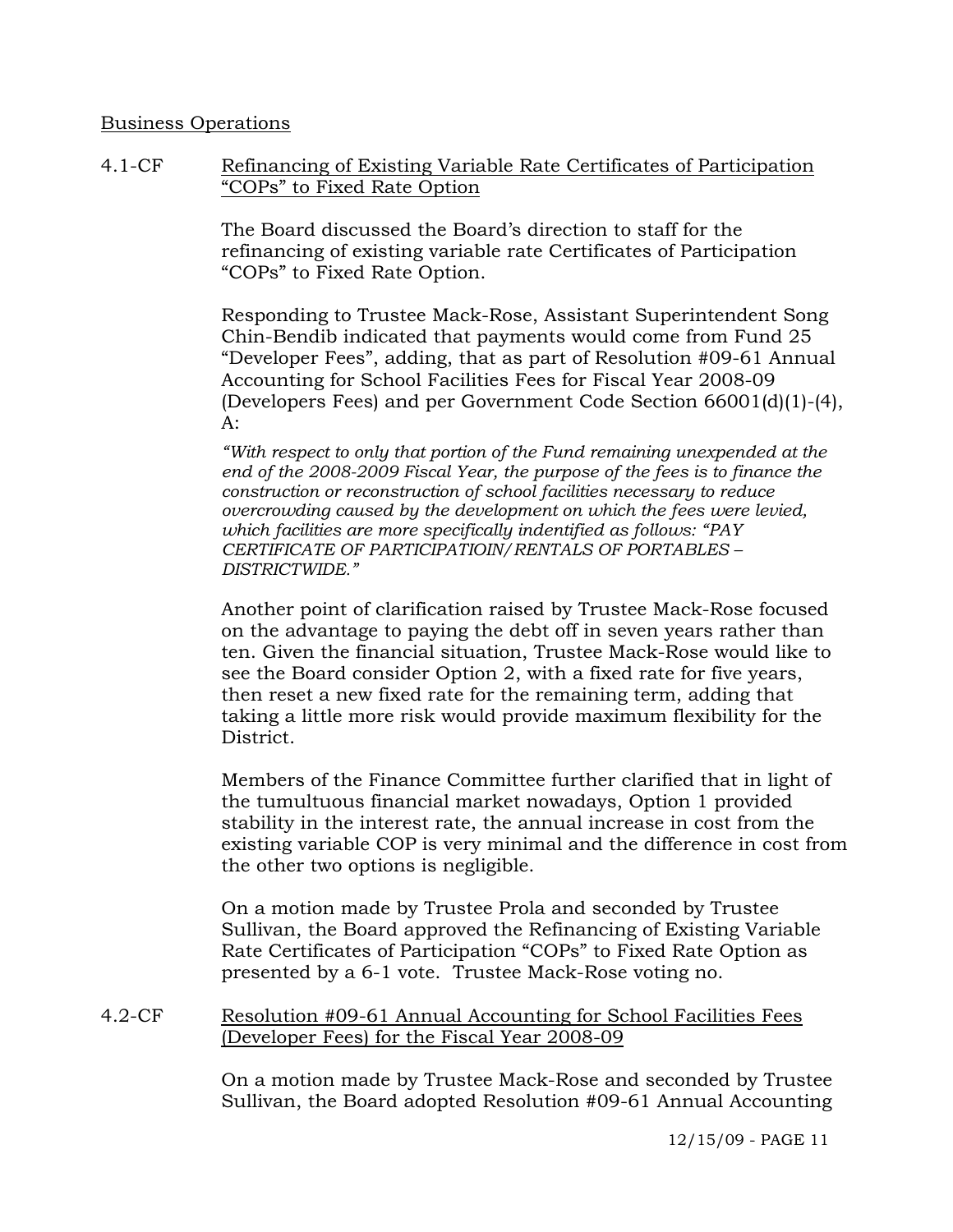for School Facilities Fees (Developer Fees) for the Fiscal Year 2008- 09 by a 7-0 vote.

# **PUBLIC HEARING**

A public hearing was conducted regarding the Flexibility Transfers of Tier III Programs – Phase VI.

The Budget Trailer Bill (SBX3 4) gives local school agencies the authority to use the funds received from the state for Tier III programs for "any educational purpose, to the extent permitted by federal law". These local education agencies are allowed to transfer funds from categorical programs to the Unrestricted General Fund for any educational purposes. The flexibility to transfer funds from the Tier III programs is authorized for five years until 2012-13.

The following is a list of budget reductions and Tier III Flexibility transfers that have been approved by the Board of Trustees:

- March 9, 2009, Board approved a budget reduction of \$3.0M for 2009-10, and \$3.2M for 2010-11. These reductions have been categorized as Phase I.
- March 17, 2009, Flexibility "sweep" of 2007-08 ending balance and Tier III programs for a total of \$829,180. The approval was categorized as Phase II and III.
- May 5, 2009, flexibility transfer of Tier III funds of \$526,664 was approved by the Board and categorized as Phase IV.
- December 1, 2009, flexibility transfer of 2008-09 Tier III ending balance of \$270,271 was approved by the Board and categorized as Phase V.

Staff is now presenting Phase VI of flexibility transfers*.* This is a transfer from the Deferred Maintenance ending fund balance of \$143,000. This is one-time money because it is from the 2008-09 Fund Balance.

By conducting a public hearing on a regularly scheduled Board meeting, the District would have met the requirement under Budget Trailer Bill SBX 3 4.

On a motion made by Trustee Hague and seconded by Trustee Almonte, the Board opened the public hearing regarding the Flexibility Transfers of Tier III Programs – Phase VI by a 7-0 vote.

No comments were received from the audience.

On a motion made by Trustee Hague and seconded by Trustee Sullivan, the Board closed the public hearing regarding the Flexibility Transfers of Tier III Programs – Phase VI by a 7-0 vote.

# **ACTION ITEM**

Business Operations

# 4.1-A Flexibility Transfers of Tier III Programs – Phase VI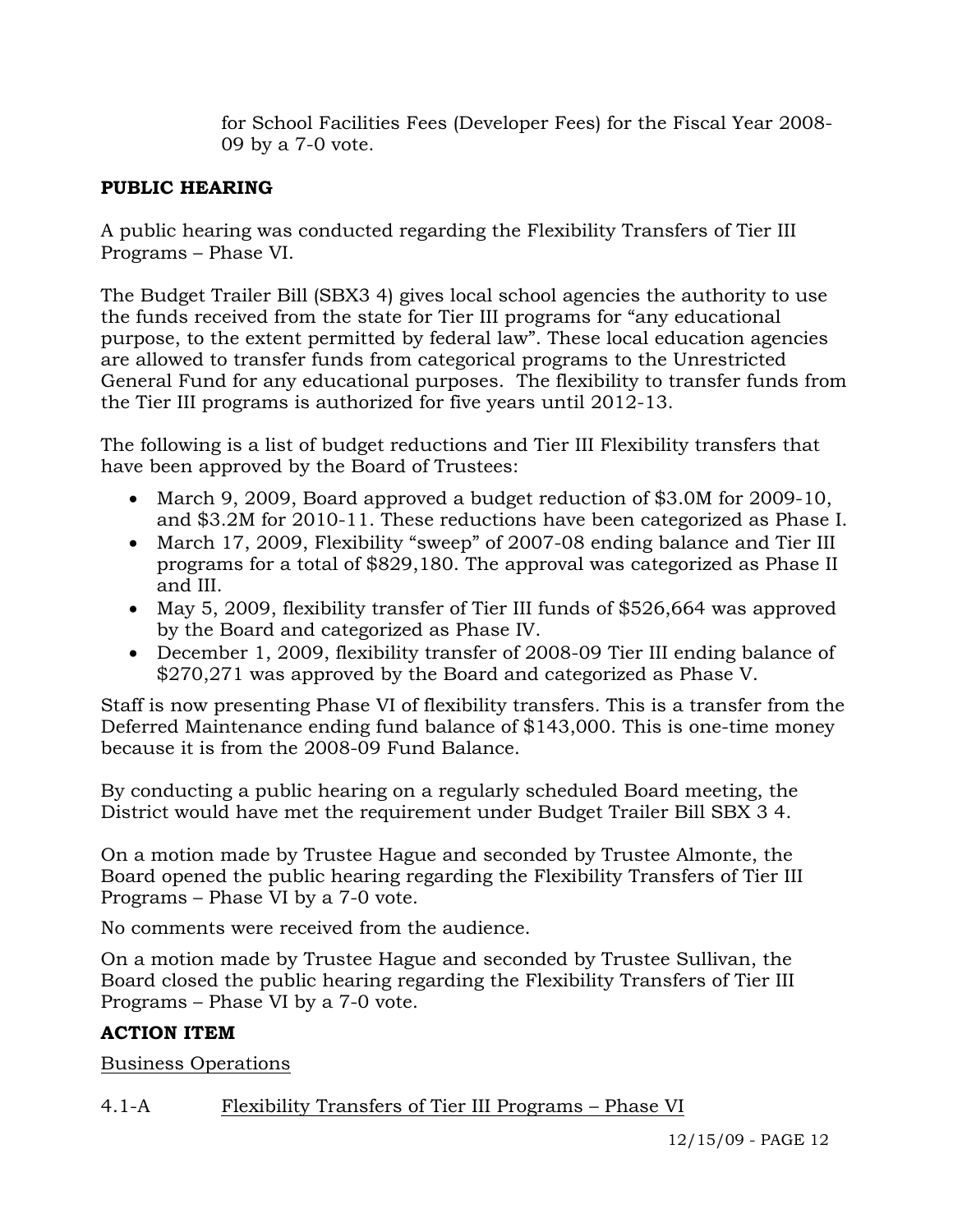In response to Trustee Mack-Rose, it was noted that at the December 1, 2009, Board meeting, an analysis of funding for Tier III Ending Balances table was given to the Board as part of their Board packet.

On a motion made by Trustee Sullivan and seconded by Trustee Hague, the Board approved the transfer of \$143,000 of the Phase VI flexibility transfers of Tier III programs to the Unrestricted General Fund by a 7-0 vote.

The Board took a break at 8:26 p.m. and returned to open session at 8:32 p.m.

# **PRESENTATIONS**

Assistant Superintendent Song Chin-Bendib and Director of Business Services Madeline Gabel presented the 1st Interim Report for the 2009- 2010 Fiscal Year.

Highlights included:

- The 2009-10 First Interim Report is the financial update of the 2009-10 Adopted Budget approved by the Board on June 25, 2009 and must be filed with the Alameda County Office of Education (ACOE) on or before December 15, 2009.
- In every interim report filed, a school district must present a positive fund balance for the current and two subsequent fiscal years
- First Interim ending Fund Balances for 2009-10 and two subsequent years include Tier III Flexibility funds that have been swept/approved by the Board. Any unswept or unapproved funds have been accounted for in a separate account and are not included in these balances
- In addition the District will submit to the Alameda County Office of Education an added notation that the shortfall of 2010-11 and 2011-12 will be covered by the reserve (REU). The District and Board are currently working on a plan to fully restore to 3% by 2011-12 as required by ABX 4 1

 Assistant Superintendent Chin-Bendib also touched upon some of the critical assumptions used for the 2009-10 projected fund balance such as:

2009-10

o The carryover funds or savings, from 2008-09 have been used to offset the projected deficits in 2010-11 and 2011- 12. Had it not been for these savings the 2010-11 and additional deficit for 2011-12 would have been much higher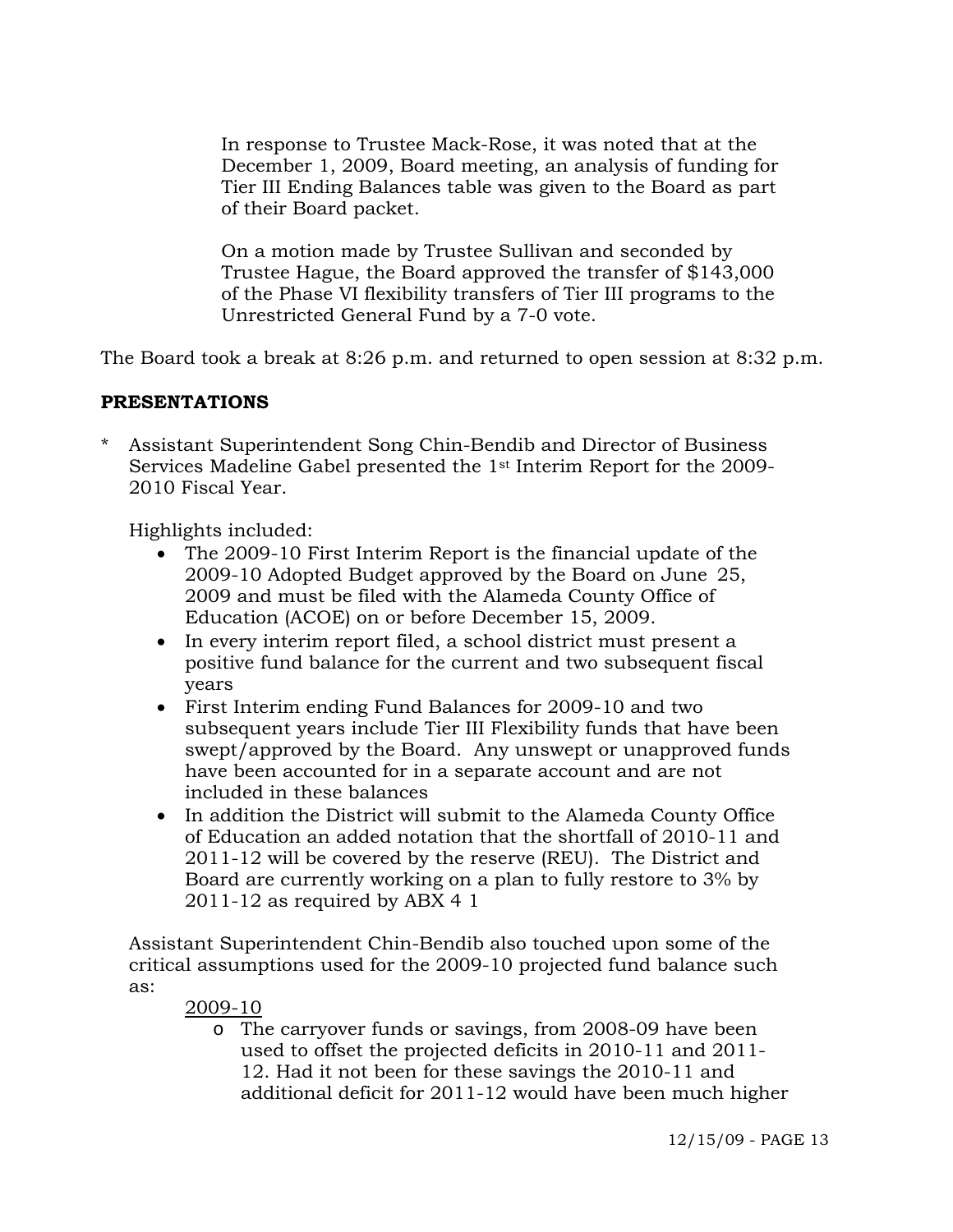- o Superintendent will revisit all Tier III unswept funds
- o Superintendent will continue to monitor and approve all expenses including travel and conference costs; monitor overtime and hourly costs, and monitor and control Sonitrol costs
- o Negotiate copier savings
- o QEIA \$233,000 & ongoing

### 2010-11 & ongoing

o Ninth Grade Campus \$304,000

 Staff addressed questions raised by the Board related to charts illustrating the combined general fund revenue, combined general fund expenditures, combined expenditures by function, and general fund unrestricted/restricted revenue and general fund expenditures by function. A suggestion was raised regarding the importance of specifically defining the use of the categories such as "General Administration", so that, as we move forward, the community is clear on how the money is being spent.

 Trustee Katz-Lacabe commended staff for finding ways to use one-time funds to balance the budget in the current and following year; however, he reminded the Board that the stimulus are one-time funds while the District's ability to sweep funds ends in 2012-13. He suggested that the Finance Committee begin looking at ways to smooth out the transition when the District no longer has recovery and investment act funds and the ability to sweep funds.

Additional comments from the Board included:

- There is a difference in one-time money cuts and ongoing money cuts
- Before we can move forward and negotiate effectively, the District and bargaining units must come to an agreement on numbers, assumptions, overtime trends, etc.
- The Board must address the \$1.2M reduction in the reserve and fully restoring the reserve to 3% by 2011-12 before the Second Interim

 Student Board member Mills hoped that the budget cuts would not overshadow the opening of the San Leandro High School Korematsu Campus (San Leandro's "Shining Star") in the fall of 2010

## **ACTION ITEM**

Business Operations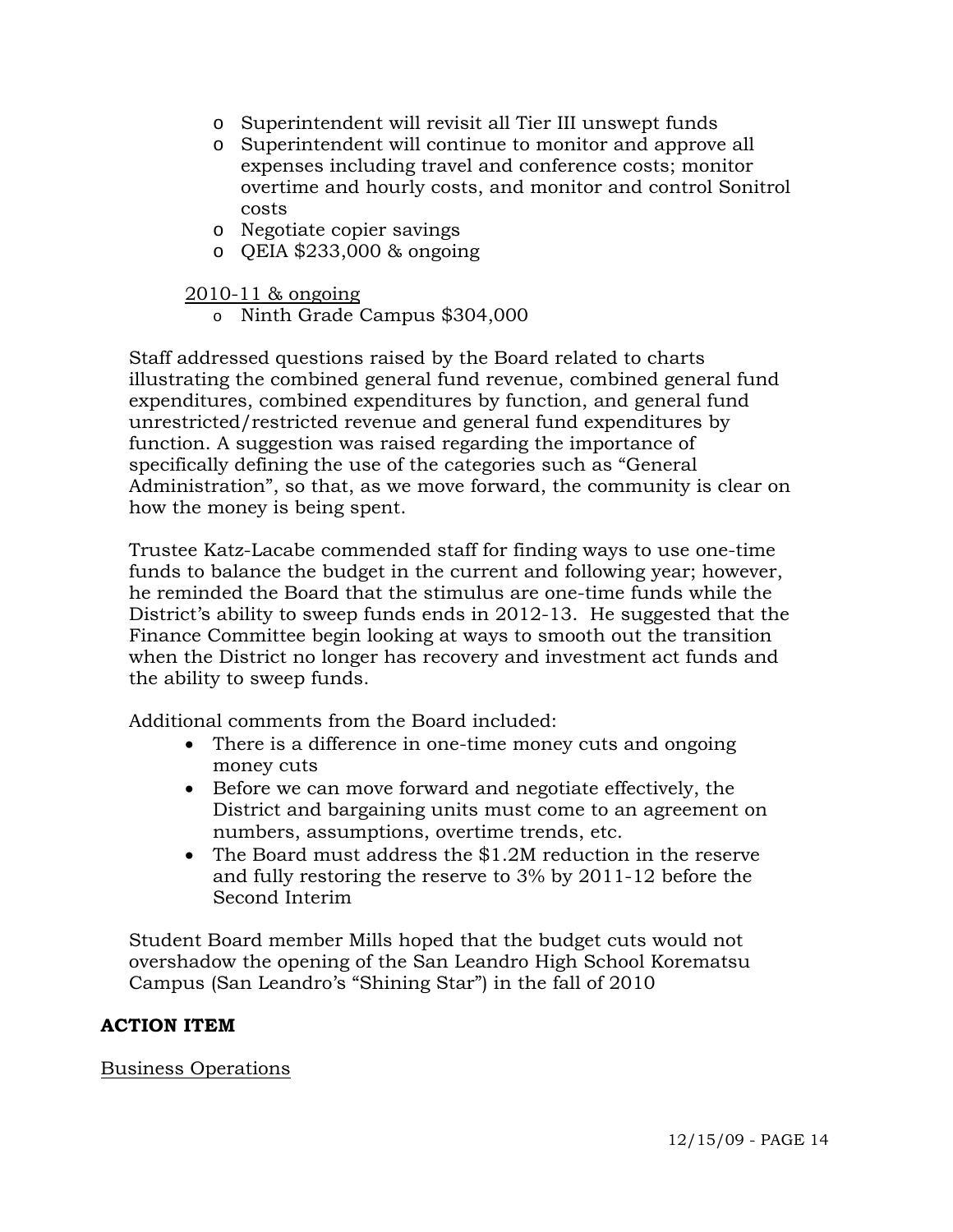4.2-A 1st Interim Report for 2009-2010 Which Includes Fiscal Years 2010- 11 and 2011-12, and Resolution #09-64 Fiscal Plan for a Positive General Fund Budget Certification for 2009-10 First Interim Report Filing that Includes 2010-11 and 2011-12 as Required by Assembly Bills 1200 and 2756

# **PUBLIC COMMENT**

- Carol Delton, San Leandro Teachers' Association, appreciated the opportunity to meet with Superintendent Lim, Assistant Superintendent Chin-Bendib and Budget Director Gabel and looked forward to the next meeting in January 2010. Addressing the Board Ms. Delton noted that it is not business as usual and that requires changes in our practices throughout the District, suggesting that the District and Board adopt policies and practices that address issues such as use of restricted funds; accounting for cost overruns; explicit explanations of substantial differences between the adopted budget and interim report; and capping expenditures that can be expended without Board approval to name a few.
- Geoff Landreau, District parent, addressed the Board regarding the K-3 class size ratio and cutting staggered reading. He encouraged the Board to consider budget cuts as far away from the classroom as possible.

Trustee Cutter wondered what the purpose was to having the Resolution specifically note that a unanimous (7-0 vote) from the Board to restore the 3% reserve for economic uncertainties by the 2009-10 Second Interim Report was requested. It was explained that when the Board decided take advantage of the one-time flexibility in the reserve, a commitment was made that the reserve would be restored to the 3% by the Second Interim. Including this statement in the Resolution demonstrates to the County the Board's commitment that the District and Board are currently working on a plan to fully restore the 3% reserve by 2011-12 as required by ABX 4 1.

On a motion made by Trustee Prola and seconded by Trustee Hague, the Board approved the 1st Interim Report for 2009-2010 Which Includes Fiscal Years 2010-11 and 2011-12, and Resolution #09-64 Fiscal Plan for a Positive General Fund Budget Certification for 2009-10 First Interim Report Filing that includes 2010-11 and 2022-12 as Required by Assembly Bills 1200 and 2756 by a 6-1 vote. Trustee Mack-Rose abstaining because she felt that there was not adequate time to discuss the reasons for the discrepancy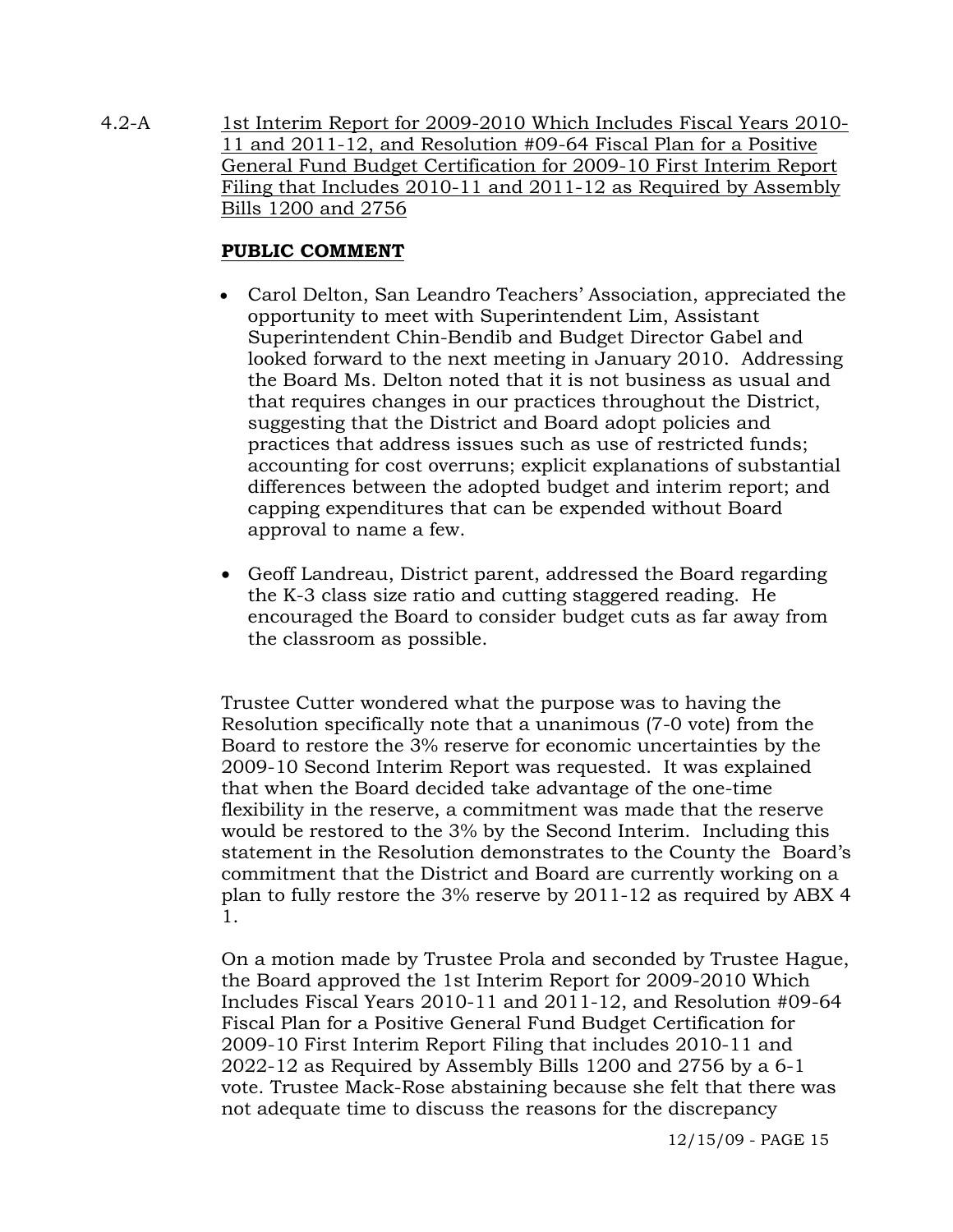between budgeted and actuals figures presented.

# **FORMATION ITEMS IN**

# Business, Operations and Facilities

4.1-I Miscellaneous Receipts

Miscellaneous Receipts in the amount of  $$16,137,353.19$  have been deposited in the Treasury of Alameda County.

Timeline for Budget Planning for Fiscal Years 2009-10; 2010-11;  $4.2-I$ and 2011-12

> The Board received for information and reviewed the Timeline for Budget Planning for Fiscal Years 2009-10; 2010-11; and 2011-12.

# **EORGANIZATION OF THE BOARD R**

# PUBLIC COMMENT

- Hendy Huang submitted to the Board a petition signed by twenty-nine community members endorsing Trustee Pauline Cutter for Board president for 2009-2010. He urged the Board to nominate Trustee Cutter for the office of President of the Board of Education.
- Trina Dumas addressed the Board in support of the leadership of Trustee Cutter, stating that she has found Trustee Cutter to be a neutral person who Board polices and procedures, and can bring the Board together as a group possesses the knowledge and experience to facilitate a meeting regarding and "make a difference in our kids' lives."

Election of President of the Board of Education for 2009/2010

On a motion made by Trustee Cutter and seconded by Trustee Prola, Trustee Katz-Lacabe was nominated for the office of President.

rustee Hague nominated Trustee Cutter; however, Trustee Cutter respectfully T declined.

Ballots were distributed, collected, and the votes were read. Trustee Katz-Lacabe was elected to the office of President of the Board of Education for the 2009-2010 school year by a 7-0 vote.

Election of Vice President of the Board of Education for 2009/2010

On a motion made by Trustee Cutter and seconded by Trustee Sullivan, Trustee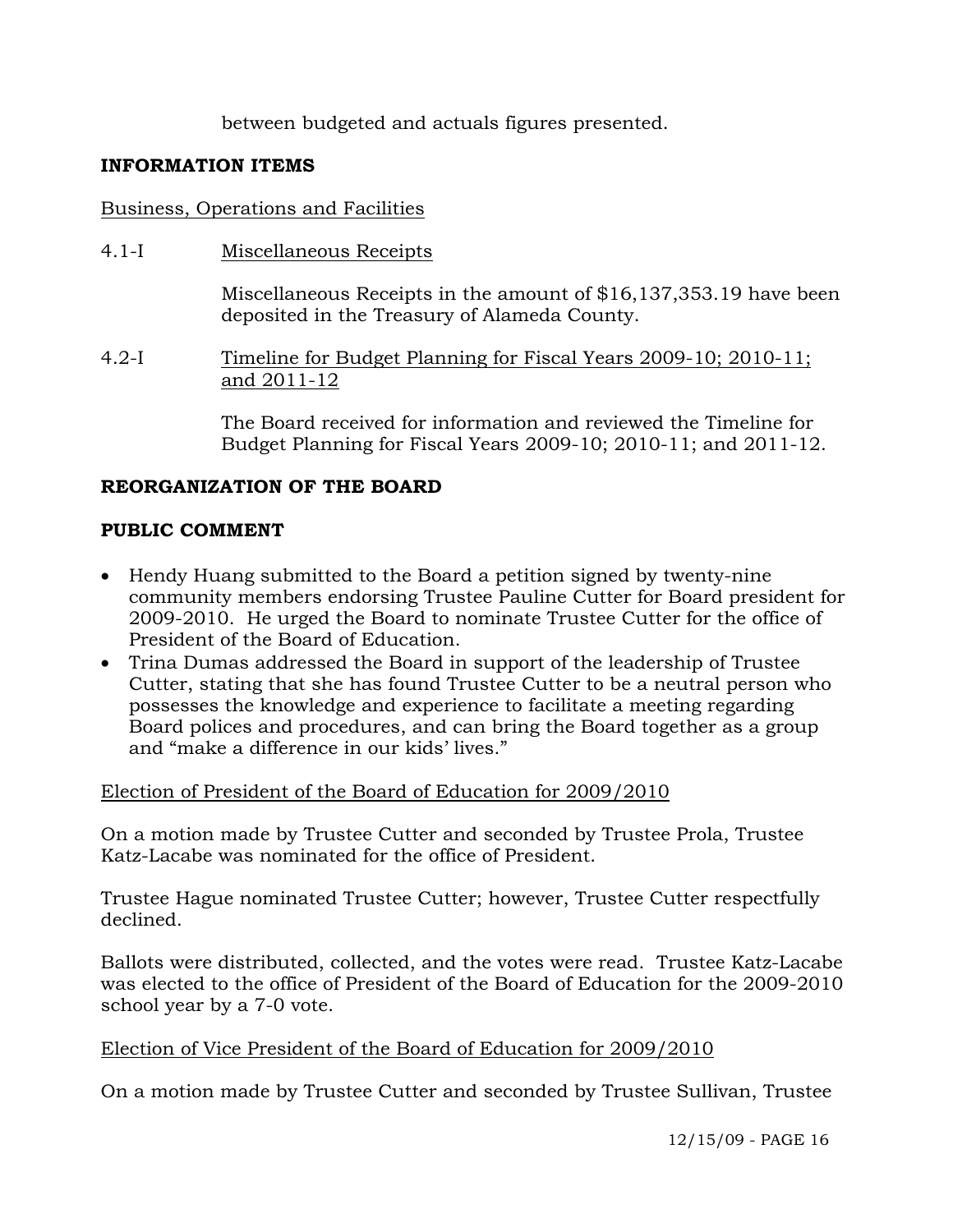Hague was nominated to the office of Vice-President.

On a motion made by Trustee Prola and seconded by Trustee Almonte, Trustee Mack-Rose was nominated to the office of Vice-President.

Prior to the vote, Trustee Cutter commented that she felt that the lack of stability, continuity, and history of processes and procedures worked against the Board last year, noting that Trustee Hague possesses the history of negotiations, and the stability of her years as a Board Trustee.

Ballots were distributed, collected, and votes were read:

- Almonte, Cutter, Hague, Sullivan voting for Trustee Hague
- Katz-Lacabe, Mack-Rose, and Prola voting for Trustee Mack-Rose

By a 4-3 vote, Trustee Hague was elected to the office of Vice President of the Board of Education for 2009/2010.

# Election of Clerk of the Board of Education for 2009/2010

On a motion made by Trustee Mack-Rose and seconded by Trustee Prola, Trustee Almonte was nominated for the office Clerk.

Ballots were distributed, collected and the votes were read. Trustee Almonte was elected to the office of Clerk of the Board of Education for the 2009-2010 school year by a 7-0 vote.

Following the elections, Trustee Cutter moved to adjourn the meeting; however, there was no second to the motion.

# **DDITIONAL SUGGESTIONS AND COMMENTS FROM BOARD MEMBERS A**

- Trustee Hague thanked the Trustees and District staff who had an opportunity to attend the variety holiday activities at the school sites.
- Trustee Almonte thanked the Board for the votes. He acknowledged the hard work of staff with regards to the 1st Interim Report.
- Trustee Sullivan welcomed the new officers. •
- Trustee Mack-Rose reported that Trustee Prola and she attended the recent California School Boards' Association Conference and found it to be really inspiring and encouraged everyone to attend next year in San Francisco. Trustee Mack-Rose reported that they both attended the Board president workshop as well as a couple of workshops regarding communication and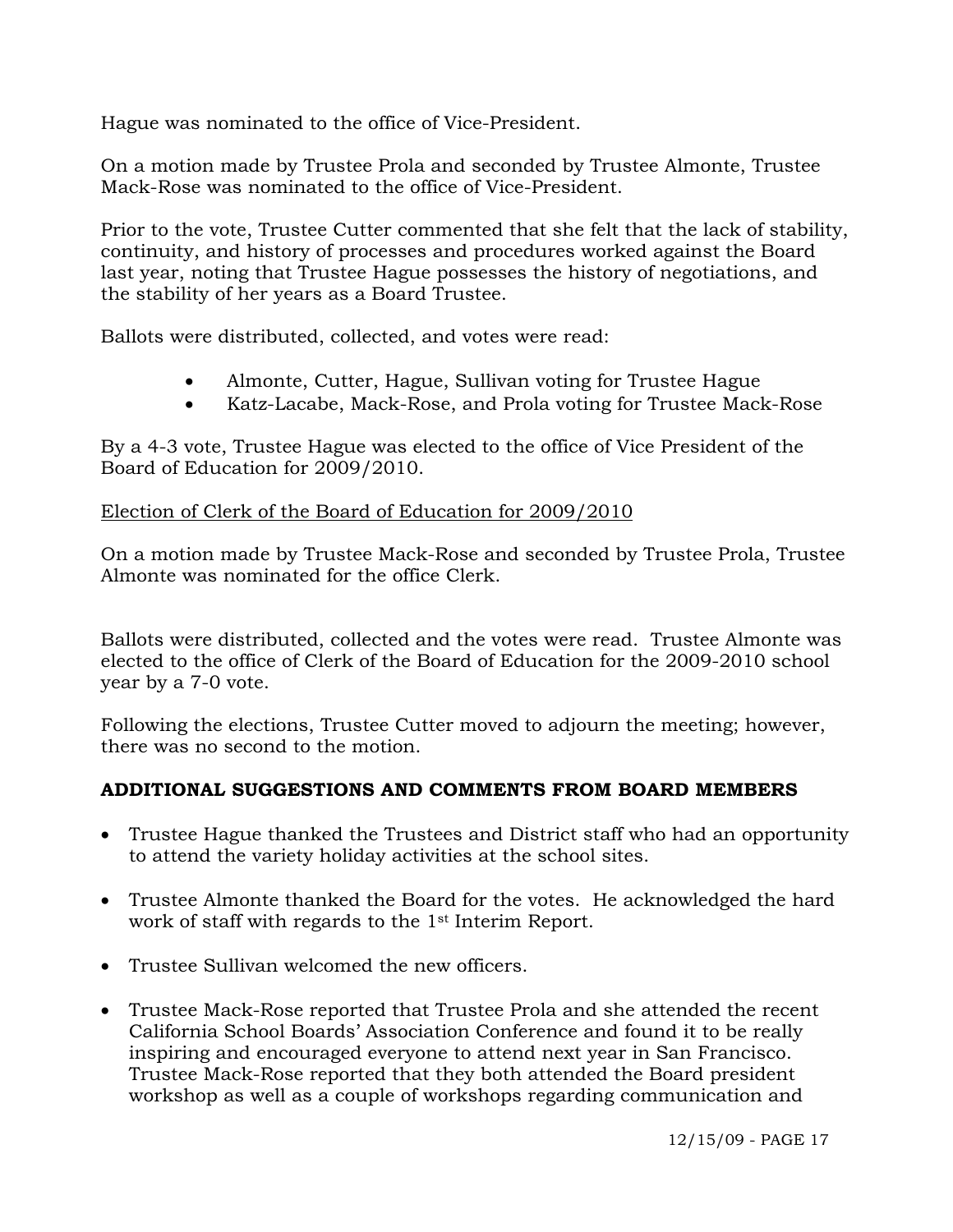Board Governance. It was there that they learned that in addition to regula r Board meetings, there are two other types of meetings: A work session meeting which is a staff driven study session where no action is taken; a nd a discussion meeting, which is gaining popularity and is being encouraged by CSBA, no action is taken, is Board driven meeting and meant to give Board members an opportunity to talk about issues as a group, which cannot be done due to the Brown Act limitations.

Trustee Mack-Rose reported that Trustee Prola and she would like to propose scheduling a discussion meeting on Tuesday, January 5 with the purpose of looking over Board norms, protocols, goals, and Board calendar. She urged the Board to consider committing to this two hour session.

Trustee Prola commented that she attended the pancake breakfast at Wilson • Elementary School where she spoke with Leroy Smith about the Lion's Club bringing the Breathmobile to Wilson Elementary. Mr. Smith would like to see the program extended to other District schools which provides on-going asthma and allergy care to children and adults.

Trustee Prola commented that she attended a workshop at the CSBA conference that was hosted by the Legislative Analyst Office (LAO) where she districts not to "dip" into their reserves, and cautioning them that "No one predicts a fast recovery, and that all decisions made by school districts will be learned that not only can California expect to have a \$20 Billion shortfall this year, but each year for the next five years and 80% of the state budget is restricted. In addition, Trustee Prola reported that the LAO is advising hard, but they have to be made or the education system will collapse."

Trustee Prola asked for and received consensus to schedule a special meeting on January 5, 6 p.m. at the District office.

Trustee Prola asked and received consensus to have the Board agendize the superintendent search process.

• Student Board member Mills thanked the counseling staff for assisting students with the college application process.